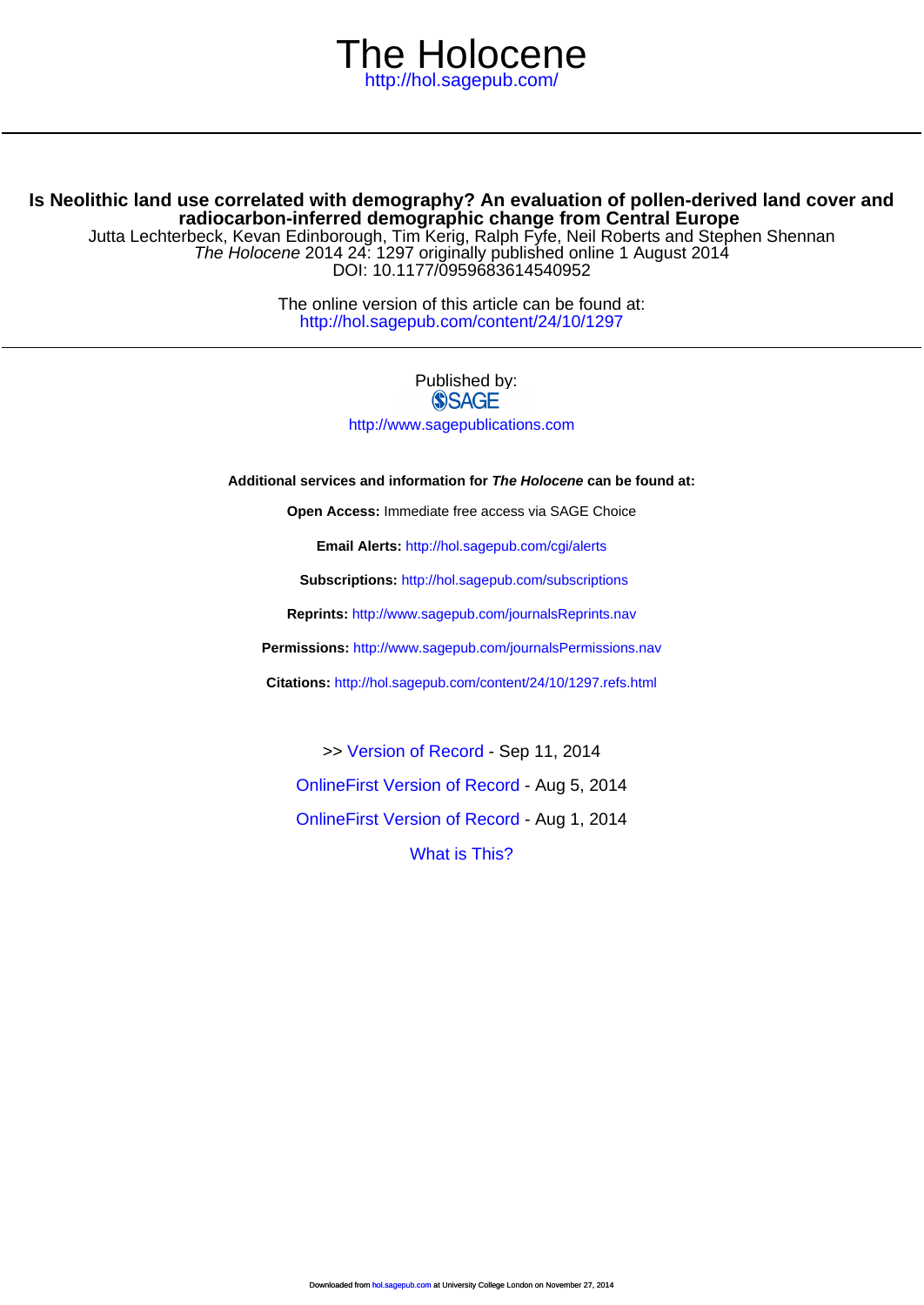

## **Is Neolithic land use correlated with demography? An evaluation of pollenderived land cover and radiocarbon-inferred demographic change from Central Europe**

The Holocene 2014, Vol. 24(10) 1297–1307 © The Author(s) 2014 Reprints and permissions: sagepub.co.uk/journalsPermissions.nav DOI: 10.1177/0959683614540952 hol.sagepub.com **SSAGE** 

**Jutta Lechterbeck,1 Kevan Edinborough,2 Tim Kerig,2,3 Ralph Fyfe,4 Neil Roberts4 and Stephen Shennan2**

#### **Abstract**

The transformation of natural landscapes in Middle Europe began in the Neolithic as a result of the introduction of food-producing economies. This paper examines the relation between land-cover and demographic change in a regionally restricted case study. The study area is the Western Lake Constance area which has very detailed palynological as well as archaeological records. We compare land-cover change derived from nine pollen records using a pseudo-biomisation approach with <sup>14</sup>C date probability density functions from archaeological sites which serve as a demographic proxy. We chose the Lake Constance area as a regional example where the pollen signal integrates a larger spatial pattern. The land-cover reconstructions for this region show first notable impacts at the Middle to Young Neolithic transition. The beginning of the Bronze Age is characterised by increases of arable land and pasture/ meadow, whereas the deciduous woodland decreases dramatically. Changes in the land-cover classes show a correlation with the 14C density curve: the correlation is best with secondary woodland in the Young Neolithic which reflects the lake shore settlement dynamics. In the Early Bronze Age, the radiocarbon density correlates with open land-cover classes, such as pasture, meadow and arable land, reflecting a change in the land-use strategy. The close overall correspondence between the two archives implies that population dynamics and land-cover change were intrinsically linked. We therefore see human impact as a key driver for vegetation change in the Neolithic. Climate might have an influence on vegetation development, but the changes caused by human land use are clearly detectable from Neolithic times, at least in these densely settled, mid-altitude landscapes.

#### **Keywords**

demography, Holocene, Lake Constance, land-cover reconstruction, Middle Europe, Neolithic, pollen, radiocarbon

Received 6 December 2013; revised manuscript accepted 8 May 2014

## **Introduction**

It is increasingly clear that early farming societies were major agents of mid-Holocene land-cover change (cf. Ellis et al., 2013; Kerig and Lechterbeck, 2004). Nonetheless, vegetation has also been subject to other drivers; some authors argue, for example, that climate might be more important than human impact (e.g. Cayless and Tipping, 2002; Gajewski et al., 2006; Huntley, 1990, 1999; Van Geel and Mauquoy, 2010). In a recent analysis, Woodbridge et al. (2012) were able to show that there is a close relationship between archaeological and pollen records in Britain and that land-cover changes are correlated with demographic change rather than climate shifts.

The arrival of food-producing economies in the Neolithic started the transformation of the natural landscapes into the cultural landscapes we see today. The mode and tempo of this major change are equivocal, but it is nonetheless recorded at various levels of resolution in numerous natural archives. Fossil pollen records contain information about vegetation and land-use change and can serve as a proxy for land-use intensity. The modelling of agricultural intensity requires an accurate representation of actual vegetation before it can be compared with archaeologically derived variation in ancient population histories. We believe that a combination of fine-grained environmental evidence and archaeologically derived demographic proxies provides new insight into ancient cultural ecosystems. However, before demographic comparisons are made, the amount and type of agricultural and pre-agricultural land have to be temporally and geographically delineated and reconstructed. Reconstruction of past vegetation from pollen data is not a trivial matter and has been a crucial question since the beginning of palynology as a discipline. Various approaches have been applied to the better understanding of the relationship between vegetation and pollen data using semi-quantitative modern analogues (e.g. Andersen, 1970; Behre, 1986; Gaillard et al., 1996) and multivariate

1Landesamt für Denkmalpflege Baden-Württemberg, Germany 2University College London, UK <sup>3</sup>University of Cologne, Germany 4Plymouth University, UK

**Corresponding author:**

Jutta Lechterbeck,Labor für Archäobotanik, Landesamt für Denkmalpflege Baden-Württemberg, Fischersteig 9, 78343 Gaienhofen, Germany. Email: jutta.lechterbeck@rps.bwl.de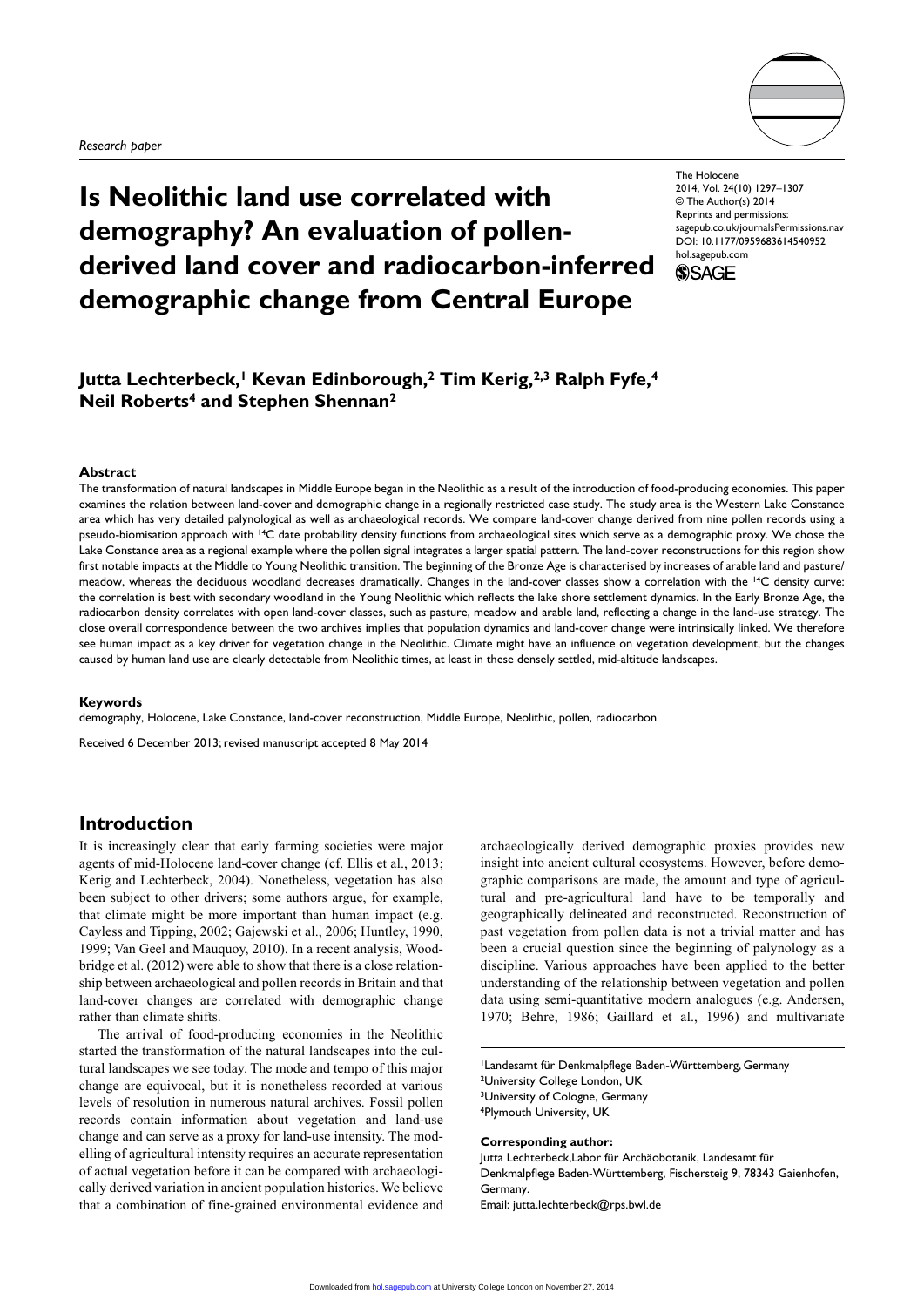

**Figure 1.** The study area.

The location of pollen sites used in the study is marked by triangles, the distribution of radiocarbon sample sites by circles. The numbers refer to the list of pollen sites in Table 1.

techniques (e.g. Birks et al., 1988; Kalis and Zimmermann, 1997; Kerig and Lechterbeck, 2004; Lechterbeck, 2001) which do not involve modern analogues.

In the 1960s, Davis (1963) and also Andersen (1970) began to formulate the theory of the relationship between pollen spectra and vegetation. In the 1970s and 1980s, Prentice and colleagues (Parsons and Prentice, 1981; Prentice, 1985; Prentice and Parsons, 1983) developed the first mathematical tools based on physical laws of pollen dispersal and deposition. Since then, great advances have been made in the field of quantitative vegetation reconstruction from pollen data (e.g. Gaillard et al., 1994, 2010), with the most detailed and advanced models being formulated by Sugita (2007a, 2007b). These models are strongly rooted in our understanding of the relationship between pollen production and vegetation cover – and the estimation of pollen production is fundamental to these calculations. Pollen productivity estimates show strong regional variability and are not yet available for most regions in Europe (for an overview: Broström et al., 2008). To address this problem, Fyfe et al. (2010) developed a simpler 'pseudo-biomisation' (PBM) approach which is based on the principles set out by Prentice et al. (1996). Instead of using Prentice's plant functional types (PFT), pollen taxa are assigned to land-cover classes (LCCs) to summarise the dominant land-cover type from individual pollen records for the mid to late Holocene. This is a method of intermediate complexity which does not rely on the detailed understanding of relative pollen productivity, and which does not try to quantify vegetation cover but to use pollen count data to categorise the dominant land cover around sites. Woodbridge et al. (2012) successfully applied this method to 42 sites in Britain to assess the impact and effects of the Neolithic agricultural transition.

Our study area is the Western Lake Constance area in South West Germany (Figure 1). It has an outstanding record of Neolithic settlement history accompanied by a large number of radiocarbon as well as dendro-dates, and a number of well-dated pollen diagrams. This ensures spatial congruence between our two datasets. Following Shennan et al. (2013) and Woodbridge et al. (2012), we use archaeologically derived radiocarbon dates as a measure of the relative amounts of human activity in our study region, thus enabling us to examine fine-grained anthropogenic causal effects upon these prehistoric landscapes.

## **The study region**

Western Lake Constance and the Hegau (Figure 1) – the latter being the Western hinterland to the lake shore – have long been a focus of Neolithic and Bronze Age research (e.g. Kaeser, 2004; Keller, 1866; Matuschik et al., 2010). Up to now, there are 261 known Neolithic sites containing at least 383 discrete settlement phases in the district of Constance (817.97 km<sup>2</sup>), which corresponds roughly to the entire Western Lake Constance/Hegau area (Bofinger et al., 2012). This landscape shows a remarkably finegrained division into a wide variety of distinct natural entities, including steep volcanoes, moraines, tertiary sandstones (Molasse) and limestone mountains and canyons, each in very close vicinity to the others and at the same time showing the occurrence of very specific archaeological materials (Lechterbeck et al., 2013). While Early and Middle Neolithic sites (see Figure 2 for culture names and dates), as well as evidence from the End Neolithic Bell Beaker period, are found nearly exclusively on mineral soils, the Younger and Late Neolithic settlements ('pile dwellings') as well as End Neolithic Corded Ware are situated along the lake shore. The earlier part of the Young Neolithic is represented by the local Hornstaad group in the Lake Constance area, followed by Pfyn and then by Late Neolithic Horgen, all especially present at Lake Constance. The End Neolithic is represented in the Western Lake Constance/Hegau area by Corded Ware and later Bell Beaker (Lechterbeck et al., 2013). However, the long accepted view of the apparently clear spatial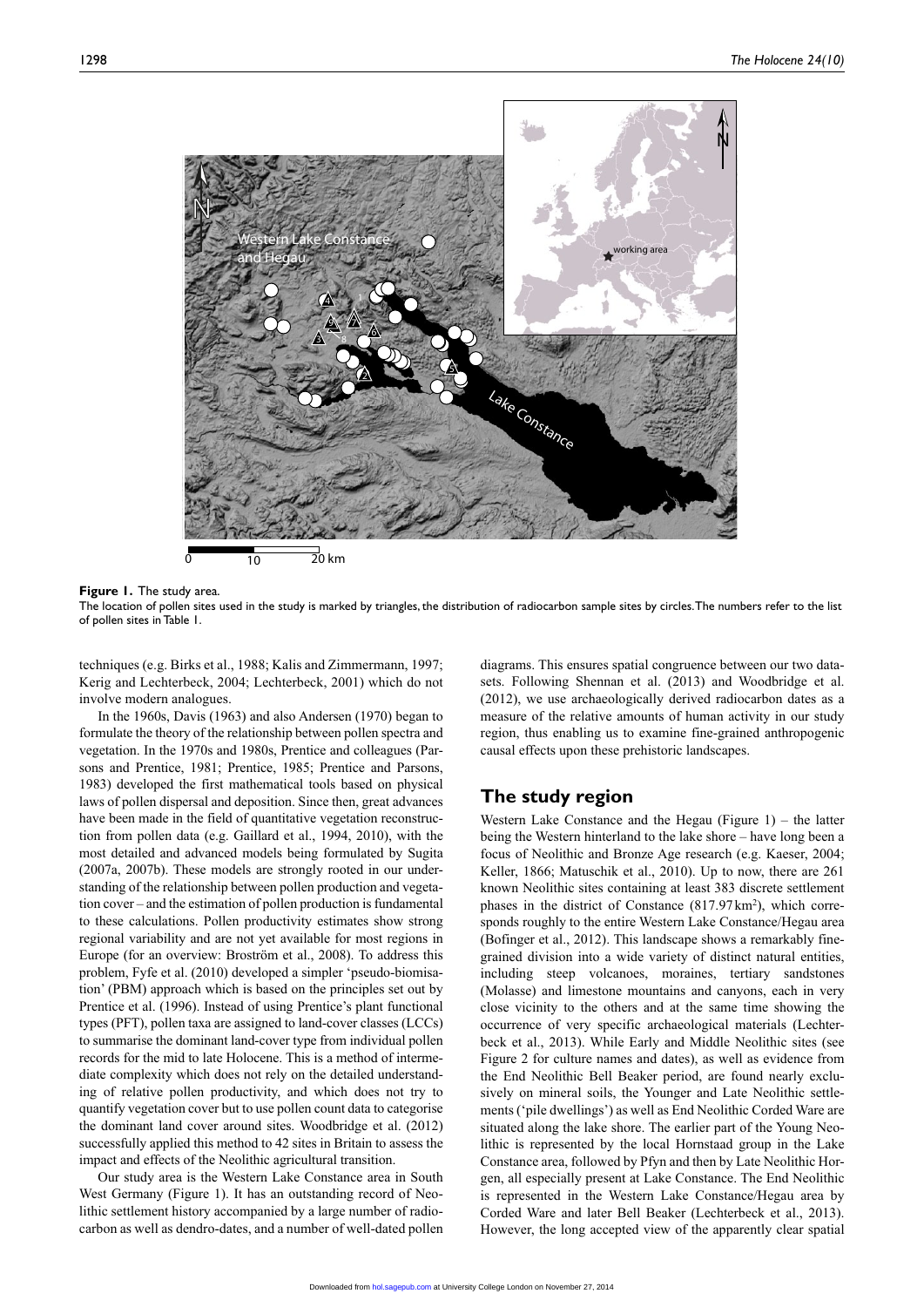

**Figure 2.** Culture names and dates.

and chronological division between lake shore and hinterland might be differentiated because there is also evidence for a more substantial use of the Hegau in the time of the pile dwellings and for the use of the lake shores in Early and Middle Neolithic (Dieckmann et al., 2012) times and in the Beaker period (e.g. Schlichtherle, 1982).

The Hegau/Western Lake Constance is an area with one of the most detailed pollen records in Europe for the Neolithic (Table 1). In recent decades, nine pollen profiles have been made there, each with closed sampling between 0.5 and 1 cm and a terrestrial pollen sum of 500–1000. The profiles are dated by over 200 radiocarbon dates and annually laminated sediments.

The vegetation development as reflected by the pollen records in the Lake Constance area is remarkably uniform. At the beginning of the Atlantic period (8500–6245 BP), the pollen record is dominated by oak-mixed-forest (QMF) and hazel (*Corylus avellana* type). Hazel grows then preferentially on wetland stands where it is replaced gradually by alder (*Alnus glutinosa*) and ash (*Fraxinus excelsior*) during the Atlantic period (Lechterbeck, 2001). By the time of the first mass expansion of beech (*Fagus sylvatica*) between 7000 and 6500 BP, hazel is quite restricted to special stands in the woodland community such as clearances and forest fringes. With the elm decline around 6250 BP – which is synchronous in all profiles – a remarkable hazel peak can be observed. Whether the elm decline is caused by human action, climate change, disease or a combination of all these factors is frequently discussed (e.g. Behre and Kucan, 1994; Parker et al., 2002; Peglar and Birks, 1993). We think that the spreading of hazel with the elm decline can be attributed to human action rather than climate, caused by a certain mode of swidden cultivation producing large areas with secondary woodland in various stages of regeneration (Rösch, 2013; Schier et al., 2013). This technique would have allowed the expansion of the Neolithic to areas with less fertile soils. Hazel as a fire-resistant pioneer shrub was strongly supported by this kind of agriculture. The pollen record of the Neolithic in the Lake Constance area is characterised by alternating beech and hazel peaks and only very little nonarboreal pollen (i.e. herbaceous pollen and grasses); cereal pollen grains are likewise very sparse. This is true not only for the records lying in the hinterland of the lake shore dwellings but also for those records in the direct vicinity of settlements.

## **Methods**

Seven of the pollen datasets used here were made from lake sediments and two from bogs. Our work (Fyfe et al., 2010; Woodbridge et al., 2012) so far indicates that if we want to obtain a representative signal of regional land use, we need to include multiple pollen sites. The PBM approach is based on transforming pollen counts from single samples of 14C-dated pollen profiles into records of natural and culturally modified vegetation cover according to the dominance of different taxa through time (Fyfe et al., 2010). The method assigns pollen taxa to different LCCs using the indicator species approach (Behre, 1981) and is an extension of the transformation of pollen counts to biomes using PFT (Fyfe et al., 2010; Gachet et al., 2003; Peyron et al., 1998; Prentice et al., 1996).

Here, the pollen counts of every species in a 200-year time interval were summed. From these sums, percentages were made for each time interval and then square root transformed for downweighting of major taxa and up-weighting of less frequent taxa. LCCs for each time interval were then calculated by summing up the square root percentages for all taxa belonging to the respective LCC. The pollen chronologies are based on over 200 radiocarbon dates with a minimum of 15 dates per profile. Age models were made with deposition models of the OxCal program (Bronk-Ramsey, 2008) and could be validated with the record of the Steißlinger See which has an uninterrupted annual lamination between 8520 and 1137 BP (Eusterhues et al., 2002; Kerig and Lechterbeck, 2004; Lechterbeck, 2001).

In contrast to Fyfe et al.'s (2010) original approach, where closed and open land vegetation types were used, we have also defined classes of primary and secondary woodland. This was done because human impact in the Neolithic in South-Western Germany is often expressed by changes in the woodland cover rather than in terms of open vegetation. Three primary LCCs (coniferous forest, deciduous forest, wet woodland/fen carr) and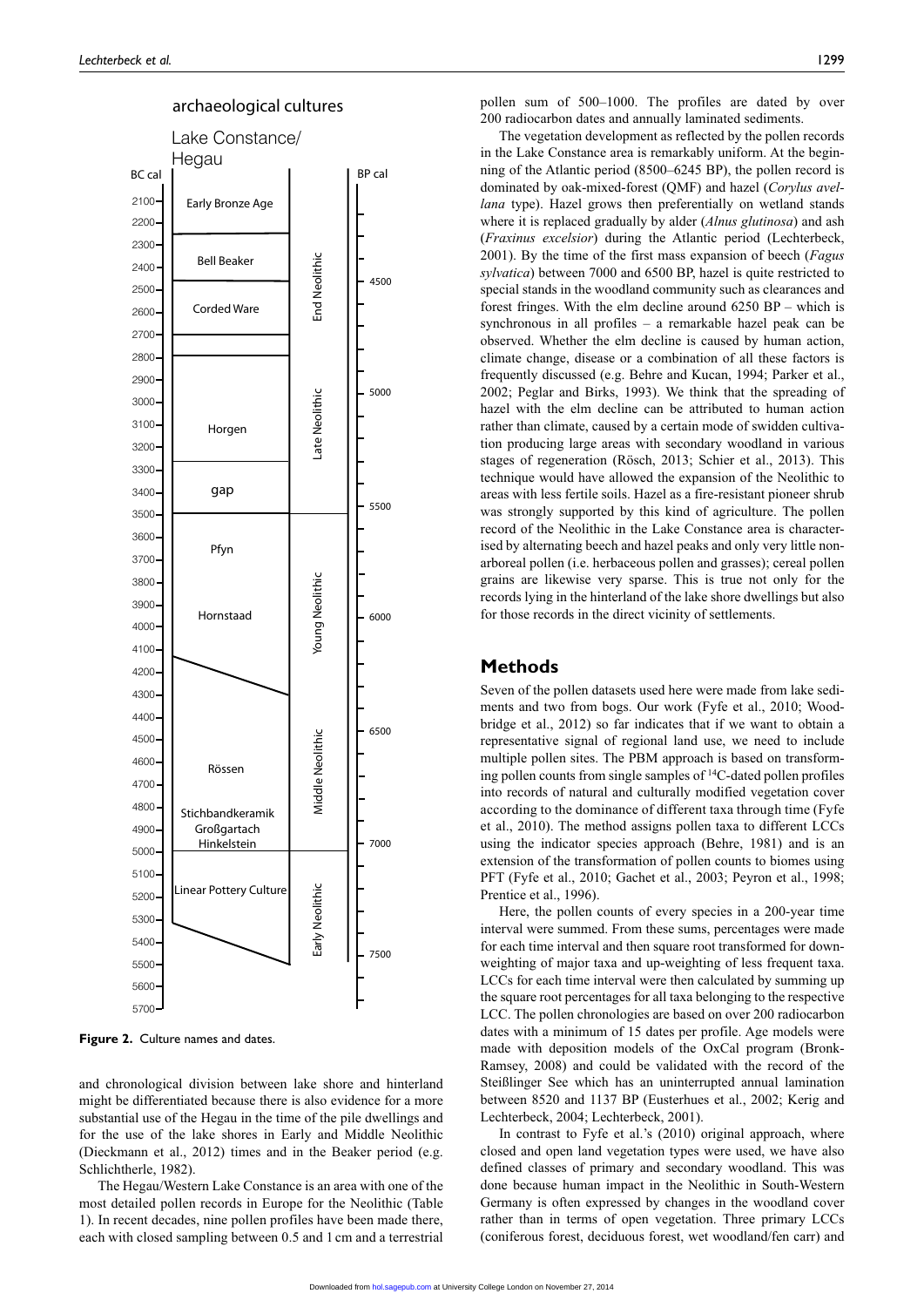| Reference             | Rösch (1990)           | Rösch (1992, 1993)      | Rösch (1985)             | Lechterbeck (2001), Eusterhues et al. (2002), Kerig and Lechterbeck (2004) | Wick and Rösch (2006)   | Nick and Rösch (2006)  | Nick and Rösch (2006)  | echterbeck and Rösch (unpublished) | echterbeck and Rösch (unpublished) |  |
|-----------------------|------------------------|-------------------------|--------------------------|----------------------------------------------------------------------------|-------------------------|------------------------|------------------------|------------------------------------|------------------------------------|--|
| Special               |                        |                         |                          | Annually laminated                                                         |                         |                        |                        |                                    |                                    |  |
| səlqmsz<br>Number of  | 438                    | 052                     | 193                      | 433                                                                        | $rac{3}{7}$             |                        | 446                    | 220                                | 273                                |  |
| ιય⊂-q¤tes<br>Number   | ន                      | 25                      | 33                       | ±                                                                          | ≏                       | ᅕ                      | œ                      | $\overline{a}$                     | $\overline{2}$                     |  |
| (terr.)<br>Pollen sum | 500                    | 500                     | 500                      | 500                                                                        | $\frac{8}{2}$           | $\frac{8}{2}$          | 1000                   | 000                                | g                                  |  |
|                       |                        | Littoral Lake Constance |                          | Profundal                                                                  | Littoral Lake Constance | Profundal              | Profundal              | Profundal                          | Profundal                          |  |
| Material              | Peat                   | Lake marl               | Peat                     | lake marl                                                                  | Lake marl               | Lake marl              | Lake marl              | Lake marl                          | Lake marl                          |  |
| Region                | Western Lake Constance | Western Lake Constance  | Western Lake Constance   | Western Lake Constance                                                     | Western Lake Constance  | Western Lake Constance | Western Lake Constance | Western Lake Constance             | Western Lake Constance             |  |
| Site code             | $\vec{e}$              | OB<br>CH                | $\widetilde{\mathbb{F}}$ | <b>STK</b>                                                                 | $\overline{\mathbf{z}}$ | $\frac{Z}{\Sigma}$     | <b>H</b> SR            |                                    |                                    |  |
| Site name             | <b>Durchenbergried</b> | Hornstaad               | euenried                 | Steißlinger See                                                            | Mainau                  | <b>lindelsee</b>       | <b>Buchensee</b>       | Böhringer See                      | itzelsee                           |  |

**Table 1.** List of pollen sites and profiles.

Table 1. List of pollen sites and profiles.

five secondary LCCs (secondary forest, pastoral/meadow, wet meadow, arable, heath) were defined. For a full list of taxa assigned to each LCC, see Table 2. Although heath is not a vegetation type with a wide distribution in South West Germany, it was included in the LCCs because plants belonging to this class tend to spread locally on mires when the original vegetation is cleared. The LCCs assigned to each pollen sample have been summed in 200-year time windows in order to create a spatially and temporally integrated land-cover record for the time period from 8400 to 1200 BP. The LCCs have then been transformed to percentage values to compare them with the demographic data derived from radiocarbon dates.

A final threshold landscape openness value to mark the shift from near natural to strongly culturally modified vegetation similar to Fyfe et al.'s (2010) affinity scores could not be calculated, as analogous modern vegetation data are lacking. Simulation studies might help to construct probable land-cover scenarios; first attempts with the landscape reconstruction algorithm (LRA, Sugita, 2007a, 2007b) have been made (Lechterbeck, 2013). A comparison of modern pollen-derived LCCs with remote-sensed vegetation data for Europe shows that it is possible to infer LCCs from pollen (Woodbridge et al., in press). In the Lake Constance area, surface samples from moss polsters have been taken for a number of sites and a thorough analysis of present-day vegetation is under way. In this paper, we subtracted the sum of all secondary LCC from the sum of all primary LCC and plotted them against time to show the land-cover shifts through time (Figure 3).

To infer prehistoric population fluctuations, we use a radiocarbon dates-as-data method (Collard et al., 2010; Hinz et al., 2012; Rick, 1987; Shennan and Edinborough, 2007). This method rests on the simple premise that at a regionally scaled first order of approximation, there is a direct proportional relationship between the number of archaeological dates in a given region and the amount of human activity there. A number of caveats have to be taken into account when using summed calibrated radiocarbon probability distributions, and various measures have been adopted to address potentially confounding issues such as taphonomic and research biases (e.g. Surovell et al., 2009, see also Collard et al., 2010; Hinz et al., 2012). In this study, following the same methods as Collard et al. (2010), multiple dates from the same sitephase have been normalised so that all site-phases have equal weight. The resultant site-phase normalised date probabilities are then summed *after* calibration to provide a combined regionally scaled summed date probability distribution which we take as a valid indicator of demographic patterns. The radiocarbon density curve is based on all available data from the Western Lake Constance area  $(n = 349)$ . We did not think it necessary to use the more complex methods we have developed elsewhere (Shennan et al., 2013) in this case.

## **Results**

With the calculation of LCCs in 200-year time windows (Figure 4), a spatially integrated vegetation signal for the Lake Constance region could be obtained. From 8400 BP, an increase in deciduous woodland as well as wet woodland is visible. Parallel to this, the secondary woodland, which is mainly hazel, declines. As explained above, in these early contexts, hazel is not a secondary element.

The decline of deciduous woodland beginning 6600–6400 BP is accompanied by the rise of secondary and conifer woodland, arable, pasture/meadow and wet meadow LCC. The wet woodland/fen carr LCCs are unaffected; they rise continually during the Neolithic. This phase ends *c*. 5600 BP.

After a short reforestation or recovery period, there follows another decline of deciduous forest and secondary woodland peaks anew. This second peak is not accompanied by the rise of other secondary LCCs.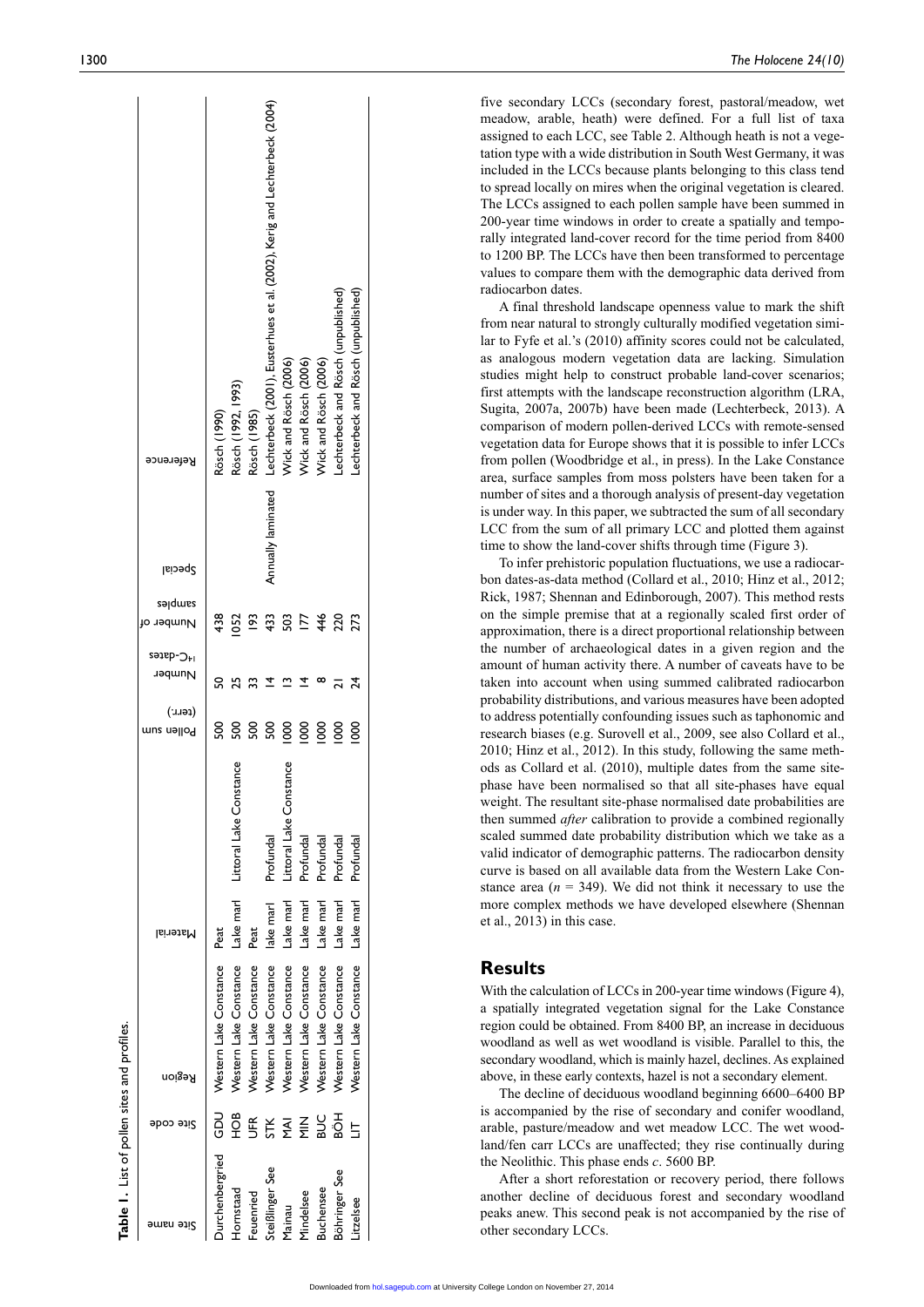#### **Table 2.** Taxa list of plants integrated in the LCCs.

| Deciduous<br>woodland | Wet deciduous<br>Secondary<br>Arable<br>woodland<br>woodland/fen carr |             |                          | Pasture/meadow            | Wet meadows               | Heath              |  |
|-----------------------|-----------------------------------------------------------------------|-------------|--------------------------|---------------------------|---------------------------|--------------------|--|
|                       |                                                                       |             |                          |                           |                           |                    |  |
| Acer                  | Alnus ind                                                             | Betula sp.  | Aegopodium<br>podagraria | Achillea type             | Caltha type               | Calluna            |  |
| Buxus                 | Alnus viridis                                                         | Corylus sp. | Agrostemma               | Alchemilla                | Chaerophyllum<br>hirsutum | Empetrum<br>nigrum |  |
| Carpinus              | Frangula alnus                                                        |             | Anthriscus type          | Anthemis                  | Cyperaceae                | Ericaceae          |  |
| Cornus sanguinea      | Rubus chamaemorus                                                     |             | Artemisia                | Asteraceae                | Equisetum                 | Genista            |  |
| Crataegus type        | Salix                                                                 |             | Avena type               | <b>Brassicaceae</b>       | Filipendula               | lasione            |  |
| Fagus                 | Sambucus nigra                                                        |             | Ballota type             | Campanula                 | Lotus                     | Juniperus          |  |
| Fraxinus excelsior    |                                                                       |             | Castanea                 | Campanulaceae             | Menyanthes                |                    |  |
| Fraxinus ornus        |                                                                       |             | Centaurea cyanus         | Centaurea jacea           | Ophioglossum              |                    |  |
| Hedera                |                                                                       |             | Cerealia                 | Centaurea scabiosa        | Polygonum bistorta        |                    |  |
| llex                  |                                                                       |             | Chenopodiaceae           | Cirsium                   | Scheuchzeria              |                    |  |
| Larix decidua         |                                                                       |             | Convolvulus arvense      | Daucus type               | Silene dioica             |                    |  |
| <b>Mercurialis</b>    |                                                                       |             | Fallopia                 | Eryngium campestre        | Thelypteris palustris     |                    |  |
| Populus               |                                                                       |             | Hordeum type             | Gentianaceae              | <b>Trollius</b>           |                    |  |
| Prunus type           |                                                                       |             | Juglans                  | Gentianella campestre     | Valeriana                 |                    |  |
| Quercus               |                                                                       |             | Linum sp.                | Geranium                  |                           |                    |  |
| Rhamnus               |                                                                       |             | Linum usitatissimum      | Helianthemum              |                           |                    |  |
| Sorbus                |                                                                       |             | Papaver                  | Knautia                   |                           |                    |  |
| Tilia                 |                                                                       |             | Papaver argemone         | Linum catharticum         |                           |                    |  |
| Ulmus                 |                                                                       |             | Papaver rhoeas           | Lychnis viscaria          |                           |                    |  |
| Viburnum              |                                                                       |             | Pastinaca sativa         | Medicago                  |                           |                    |  |
| Viscum album          |                                                                       |             | Phecoceros laevis        | Onobrychis type           |                           |                    |  |
|                       |                                                                       |             | Plantago major           | Pimpinella major type     |                           |                    |  |
|                       |                                                                       |             | Plantago major/media     | Pimpinella saxifraga type |                           |                    |  |
|                       |                                                                       |             | Polygonum persicaria     | Plantago lanceolata       |                           |                    |  |
|                       |                                                                       |             | Ranunculus arvensis      | Plantago media            |                           |                    |  |
|                       |                                                                       |             | Rumex obtusifolius       | Poaceae                   |                           |                    |  |
|                       |                                                                       |             | Rumex sp.                | Ranunculus acris type     |                           |                    |  |
|                       |                                                                       |             | Secale                   | Ranunculus type           |                           |                    |  |
|                       |                                                                       |             | Spergula arvensis        | Rubiaceae                 |                           |                    |  |
|                       |                                                                       |             | Spergula type            | Rumex acetosella          |                           |                    |  |
|                       |                                                                       |             | Spergularia type         | Sanguisorba minor         |                           |                    |  |
|                       |                                                                       |             | Triticum type            | Sanguisorba officinalis   |                           |                    |  |
|                       |                                                                       |             | Valerianella             | <b>Scabiosa</b>           |                           |                    |  |
|                       |                                                                       |             | Vitis                    | Thalictrum                |                           |                    |  |
|                       |                                                                       |             |                          | Trifolium pratense        |                           |                    |  |
|                       |                                                                       |             |                          | Trifolium repens          |                           |                    |  |
|                       |                                                                       |             |                          | Urtica                    |                           |                    |  |
|                       |                                                                       |             |                          | Vicia type                |                           |                    |  |
|                       |                                                                       |             |                          | Cichoriaceae              |                           |                    |  |
|                       |                                                                       |             |                          | Succisa                   |                           |                    |  |
|                       |                                                                       |             |                          | Viola tricolor            |                           |                    |  |

LCC: land-cover class.

The next event is the rise of arable, pasture/meadow and wet meadow LCCs from 4000 BP in the Early Bronze Age (EBA). The secondary woodland LCC does not peak here; on the contrary, it declines. A third event occurs at the start of the Iron Age, around 2800 BP, with an increase in open-habitat LCCs (arable, pasture, wet meadows), and a decline in woodland.

The radiocarbon density curve rises between 7400 and 7200 BP and clearly reflects the early Neolithic Linear Pottery and Middle Neolithic settlement of the Hegau area. The curve declines in the 6400–6200 time window. Then it rises again and stays at a quite low level between 6200 and 5900 BP. This corresponds to the local Young Neolithic Hornstaad group in the Lake Constance area, which occurs in a series of lake shore settlements at Lake Constance. From 6000 BP, the density curve rises rapidly to a maximum at 5600 BP. This corresponds to the Pfyn archaeological group for which settlements are very widespread and frequent at the shore of Lake Constance (Billamboz, 2001).

Between 5500 and 5300, the density curve has a minimum and the settlement record also features a gap at that time. After a new maximum around 5200 BP, the curve then runs down slowly to 4000 BP. This course of the curve mirrors the settlement history of Lake Constance with a high settlement density during the Horgen phase (Figure 2) and a gradual decrease in settlement activities during the End Neolithic.

Settlements of the earliest EBA are not known from Lake Constance. Bronze Age pile dwellings set in about 3800 BP. Earlier dates come from an EBA cemetery in the Hegau (Krause, 1988; Lechterbeck et al., 2013). The density curve reflects this settlement pattern with a new maximum around 3800 BP. After the Bronze Age peak, the density curve is not representative because of the lack of data for later periods.

The relation between secondary and primary vegetation (Figure 3) shows that the development of the primary forest vegetation is completed by or at the beginning of the Early Neolithic.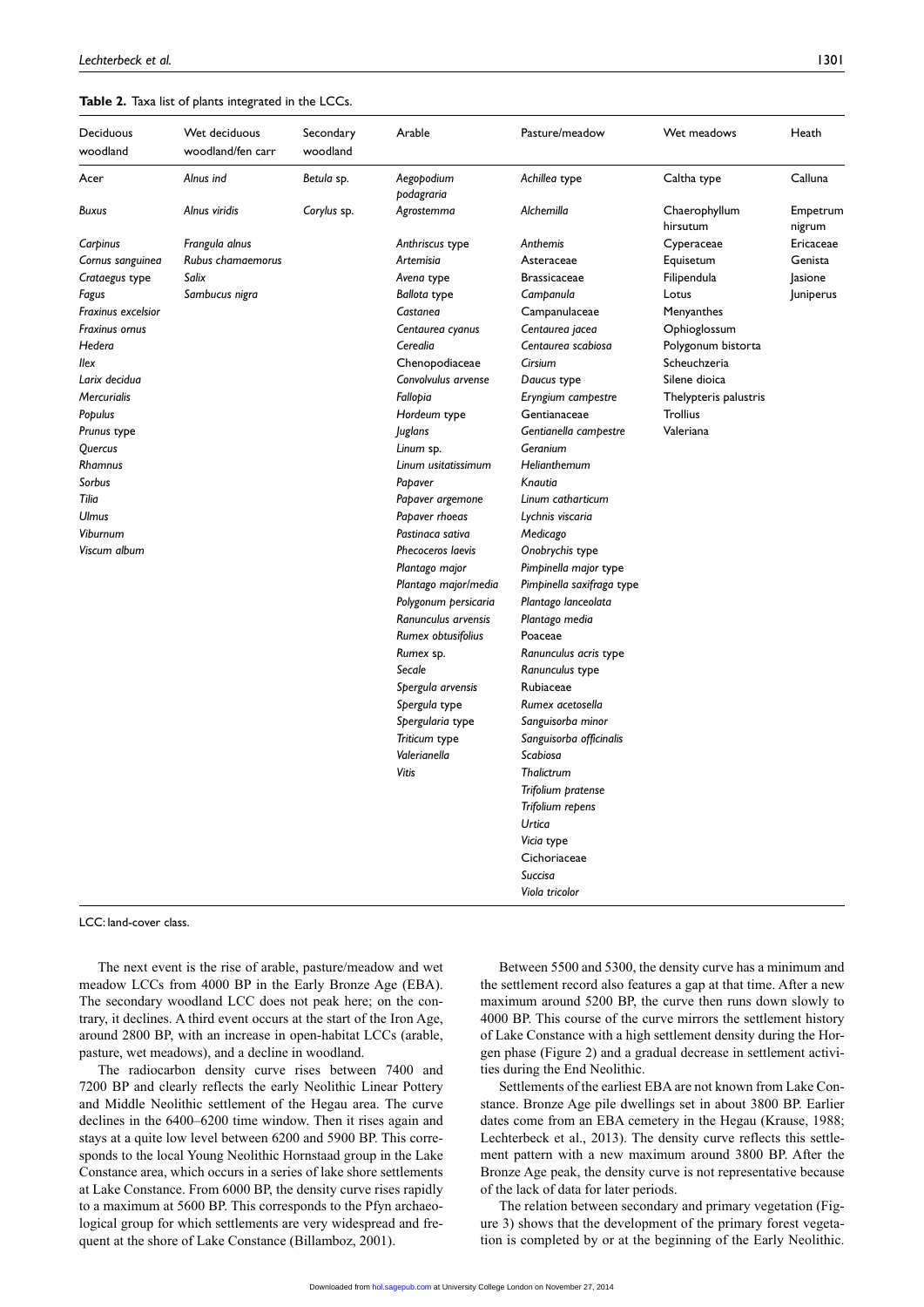

**Figure 3.** Relation between primary and secondary vegetation. Values have been calculated by subtracting the sum of all secondary from all primary LCCs.

LCC: land-cover class; HOB: Hornstaad; MAI: Mainau; MIN: Mindelsee; LIT: Litzelsee; BÖH: Böhringer See; GDU: Durchenbergried; BUC: Buchensee; STK: Steißlinger See; UFR: Feuenried.



**Figure 4.** Land-cover classes for the Western Lake Constance region and radiocarbon density curve with 200-year running mean. MBA: Middle Bronze Age; LBA: Late Bronze Age. The main inferred demographic peaks are shaded.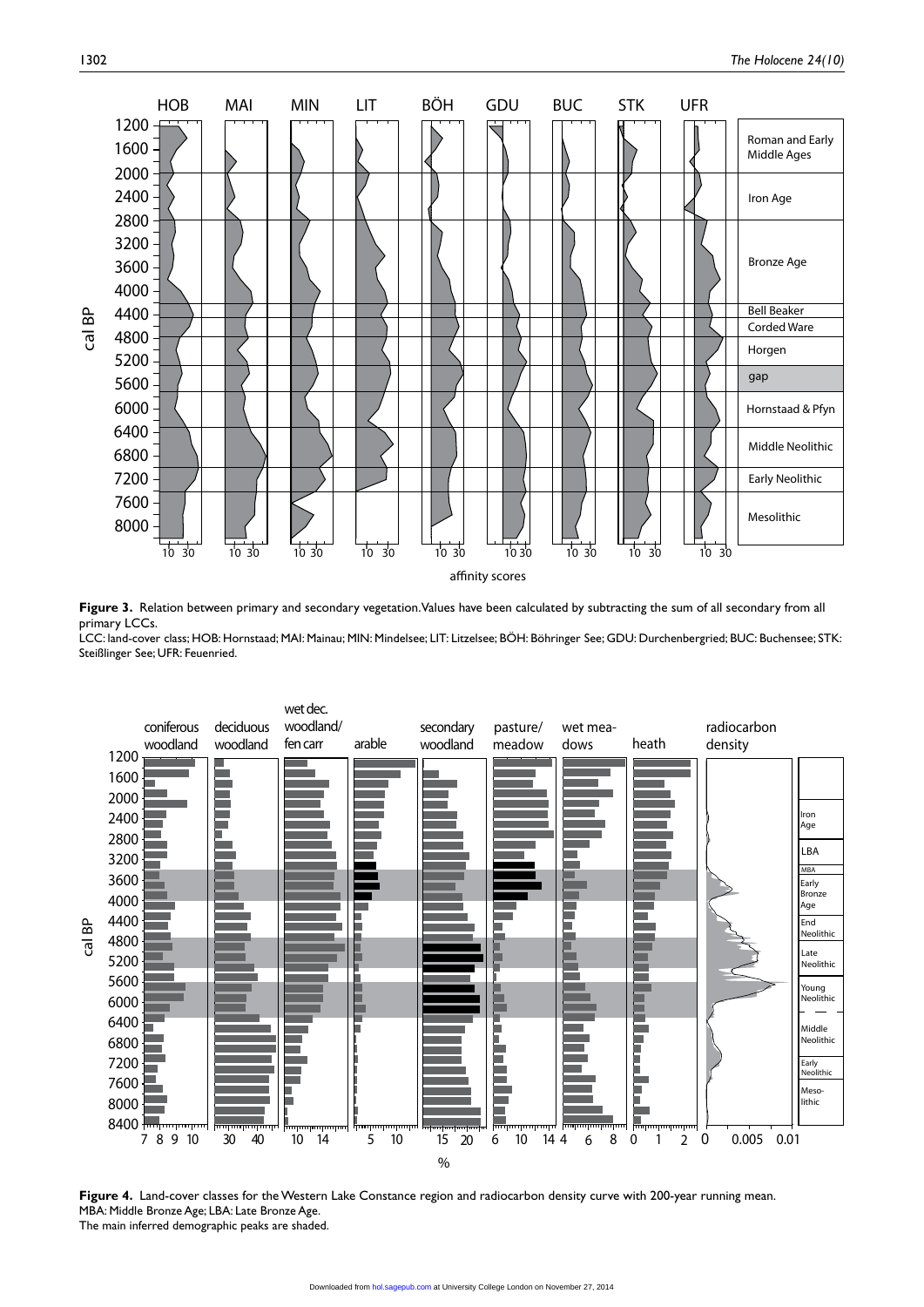All profiles feature high primary forest LCC during the Middle Neolithic. In some profiles, however (HOB, MAI, MIN, LIT), the secondary forest LCCs increase already in the second half of the Middle Neolithic. Hornstaad (HOB), Mainau (MAI) and Mindelsee (MIN) are profiles from Lake Constance or in close vicinity to it. During the Younger Neolithic Hornstaad and Pfyn phase, all profiles feature a maximum of secondary LCC, although not wholly synchronous and of varying intensity. The Pfyn/Horgen gap is characterised by an increase in primary woodland LCC with the exception of UFR (Feuenried). Whereas the increase in secondary LCC in the Hornstaad/Pfyn phase is very pronounced and visible in all profiles, this is not the case for Horgen, the second important pile dwelling phase at Lake Constance. Most profiles show only a slight decrease of primary LCC, UFR (Feuenried) even has a distinct peak of primary LCC at that time. The Late and End Neolithic phases have only small and disparate shifts toward secondary vegetation LCC. In the Bronze Age, this changes considerably: the primary vegetation LCC decline in all profiles during that period and already in the Iron Age secondary vegetation values are reached comparable with those of the Early Middle Ages.

## **Discussion**

For the calculation of the LCCs, we used pollen data from different sized archives, and from both bogs and lakes from the Lake Constance/Hegau area. Previous studies have shown that pollen assemblages from large sites (>100 ha) tend to be stable in a given region and that assemblages from smaller lakes are more sensitive to local variations (Berglund, 1973; Jacobson and Bradshaw, 1981; Sugita, 1994, 2007a). The records used here come from four small lakes, three large lakes (two from Lake Constance, one from the Mindelsee) and two from bog sites. As our aim was to construct a spatially and chronologically integrated proxy rather than actual vegetation cover, considerations about the relative source area of pollen for the different basins was less important than it would be for other methods such as the LRA (e.g. Lechterbeck, 2013). Bogs, however, do record pollen signals in a different way: (1) they frequently have hiatuses, (2) the actual mire vegetation is overrepresented and (3) the pollen are directly incorporated into the sediment and do not float around and mix before deposition. Despite these differences, the bog profiles are absolutely comparable with the lake sites with respect to their pollen composition. We ran the PBM analysis excluding the bog sites to see whether the results are biased by ecological and sedimentological differences. The results proved to be stable so we decided to integrate the bog data in order to achieve a larger spatial signal.

The results of PBM for the Lake Constance area have to be discussed in the light of the vegetation development and the settlement history of the region. The secondary woodland LCC needs a special consideration. Included in 'secondary woodland' are hazel and birch. Both of these taxa occupy particular ecological niches within the Holocene landscapes. Birch is one of the major taxa in the Preboreal period and becomes restricted to special habitats during the Boreal period. In the Boreal, it is replaced mainly by hazel, which is then the major tree taxon. With the expansion of oak mixed forest, hazel becomes restricted to wet stands, forest fringes and clearings. Hazel is shade intolerant, but it can flourish where there are canopy disturbances or clearances. It still has quite high values in the pollen record because it is a strong pollen producer. Therefore, around 8400 BP, when the reconstruction starts, the secondary woodland LCC has quite high values but cannot be regarded as secondary at that time. It declines with the increase of deciduous forest LCC. Pollen diagrams as well as influx analyses (Lechterbeck, 2001) show that it is also replaced by alder and ash on wet stands, which is reflected

in the PBM analysis by the rise of the wet woodland/fen carr LCC.

Mesolithic hunter-gatherers used hazel as a fat- and proteinrich food resource, which is frequently demonstrated by large amounts of nutshells in mesolithic contexts (e.g. Holst, 2007, 2010). Apart from its nutritious value, hazel also delivers long, straight shoots for arrow shafts and wickerwork. But it remains questionable whether hazel was intentionally fostered by humans. Newer analyses favour climatic reasons at least for the initial spreading of hazel (Finsinger et al., 2006; Tallantire, 2002; Tinner and Lotter, 2001). However, the presence of large amounts of charcoal in mesolithic contexts in combination with nitrogen and light indicators is seen as evidence for deliberate burning to favour the spreading of hazel (Bos and Urz, 2003). Burning for the enhancement of hunting possibilities was discussed for the British Mesolithic (Bell and Walker, 1992), but this could not be proven for the Lake Constance area (Clark et al., 1989). A review of data illustrating the interactions between humans and woodland in Mesolithic Ireland (Warren et al., 2013) shows that existing models of the role humans had in the structuring of the wooded landscape are inadequate to describe these complex interactions.

Likewise, Early Neolithic land use has only a small impact on the woodland communities. Bogaard (2004) describes intensive garden cultivation as 'the most plausible and widespread form of crop husbandry' for the Early Neolithic Linear Pottery Culture. Kreuz (1990) states that from an archaeobotanical point of view, an intensive soil cultivation without ploughing is most probable among other reasons because of the occurrence of annual weeds. Kerig (2008, 2013) argues that there is no proof for either plough or traction in the Early Neolithic in Europe and that the required agricultural land might well have been worked by hand.

For intensive garden cultivation, only small patches of woodland have to be cleared which are commonly invisible in the pollen record. But it is possible that the clearance activities of Linear Pottery people aided the expansion of beech. Beech profits from clearing activities as it is a shade tolerant tree and could blend in the forest community on a small scale where single trees were felled or where larger clearings where made (Haas and Hadorn, 1998; Rösch, 1990). The first beech expansion in the Lake Constance area took place between 7000 and 6500 BP. By the end of that time the post-glacial forest development can be considered as having reached an equilibrium state in accordance with edaphic and climatic conditions, and beech has become the major tree taxon. This is also visible in the single records of the profiles (Figure 3), where the primary LCCs come to a maximum.

The time of the Middle to End Neolithic (7000–4300 BP) in the pollen record is characterised by alternating beech and hazel peaks: when beech has a minimum, hazel has a peak. It has been argued that hazel peaks in the pollen record of the Neolithic of the Lake Constance area are caused by Neolithic land use (for a summary: Kerig and Lechterbeck, 2004; Rösch, 2013). A 'slash and burn' system for the Young Neolithic, with short arable and long fallow phases, has been proposed (Rösch, 2013; Rösch et al., 2008; Schier et al., 2013), although it has not remained undisputed (cf. Jacomet, 2008). Nevertheless, farming experiments show that such a land-use system would produce large areas of secondary woodland, as only 3% of the agricultural land would have been arable, the rest would have been fallow fields in different stages of reforestation, pathways and pasture areas (Rösch et al., 2008). This would certainly explain the high amounts of secondary woodland indicators in pollen-based vegetation reconstructions (Lechterbeck, 2013).

With the radiocarbon density curve and the LCCs, we have two proxies – one for demographic change and one for land-use change. These two proxies are independent and do not necessarily have to correlate. Our analysis shows that this is the case for the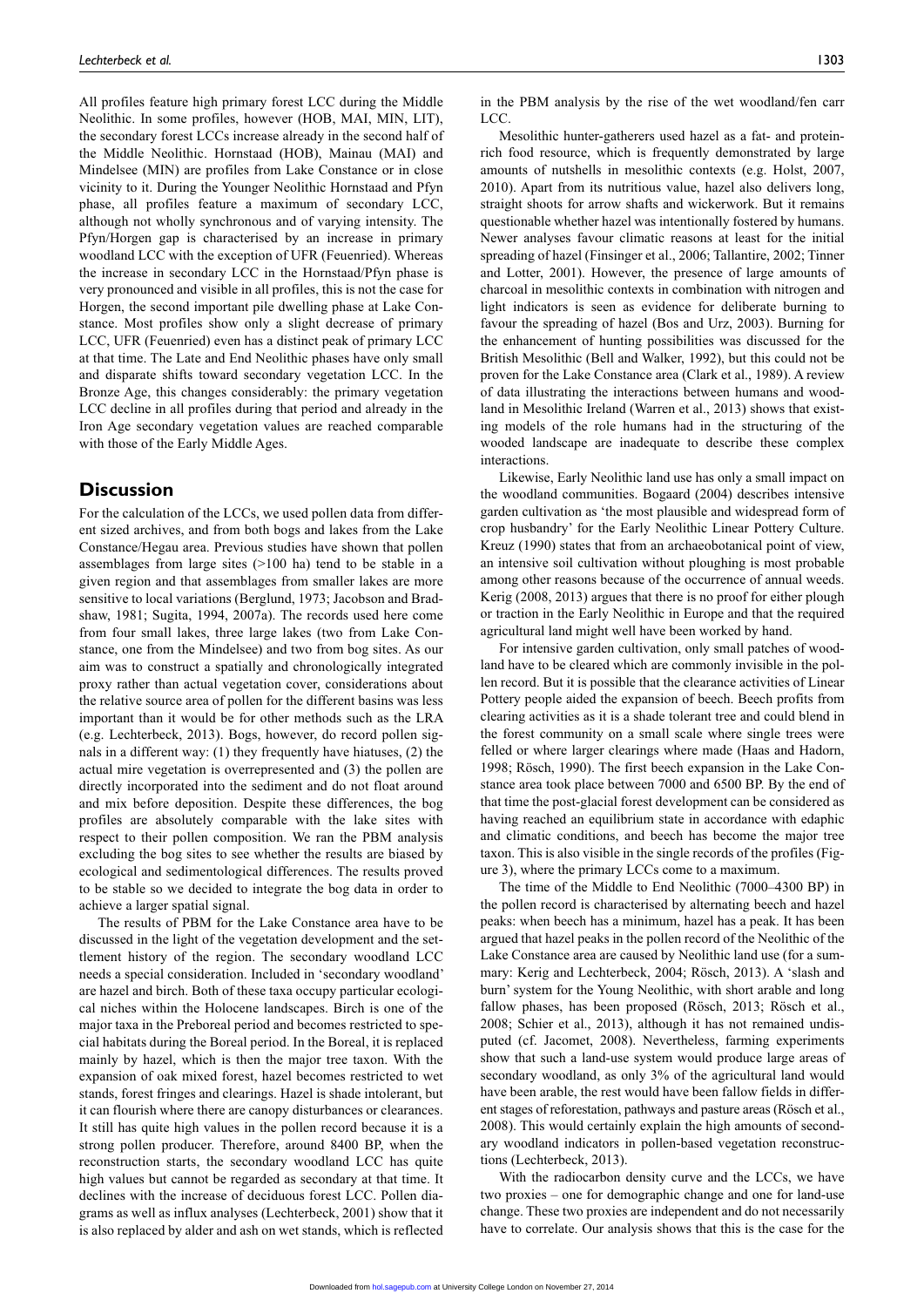Linear Pottery culture (7400–7000 BP), where the radiocarbon curve indicates a certain population density but the LCC do not show any hints of land-use activities.

The rise of the secondary forest LCC already at the Middle to Young Neolithic (around 6300 BP) transition slightly predates the rise of the 14C density curve. Land-use activities on mineral soils become visible in the pollen record. At this time, the dendro- and relatively dated archaeological record shows a focus of settlement in the Hegau area; these sites are dated by cultural material rather than radiocarbon dates. The single records (Figure 3), however, show that the increase of secondary LCC in the Middle Neolithic is recorded foremost in the lake shore sites, which is enigmatic as only few Middle Neolithic finds are known from the lake shores, mostly single, allochthonous sherds from younger Neolithic contexts.

During the following phases of lake shore settlements, there is a good correlation of the radiocarbon density and the secondary woodland curve when the radiocarbon dates are binned at the same 200-year intervals as the pollen data  $(r = 0.77)$  between 6000 and 4000 BP). We suggest that this is the time when the secondary woodland peaks in the pollen record are most securely linked to anthropogenic activity. Subsequently, the reforestation phase between 5500 and 5300 BP corresponds to a minimum in the radiocarbon density curve. In the settlement record, this is known as the 'Pfyn/Horgen gap', a phase where settlements at the lake shore are abandoned. As most of the analysed pollen records come from the hinterland of the lake, we can assume not only that settlements at the lake vanish but that there is decreasing land use in the hinterland of the lake, providing clear signs of demographic decline. These developments are unequivocally reflected in all single profiles, with the exception of Feuenried (UFR). The single records show additionally that this development was not wholly synchronous in the area. The reasons for this might lie in a dating uncertainty, but it might also be the result of the shifting of arable land and settlements in the course of swidden cultivation.

Towards the end of the Neolithic, the settlement density at the lake shore lessens as the radiocarbon densities decrease. There are few settlements and single finds of Corded Ware age known (Lechterbeck et al., 2013). Our results suggest a possible link between this decline of settlement intensity and decrease in landuse intensity in the hinterland.

Whereas there is a clear correlation between secondary forest LCC in the younger Neolithic stages and the radiocarbon density curve (see Figure 4), the correlation between the 14C curve and the changes in the LCC recorded in the EBA is less pronounced  $(r = 0.33$  between density values and sum of arable and pasture/ meadow LCC, 4000–3200 BP). This might be because of the fact that most of the radiocarbon dates come from Bronze Age pile dwellings which belong to a later phase of the EBA, whereas the settlement in the hinterland of the lake – as reflected in the pollen data – starts earlier (around 4400 BP).

On-site (Lechterbeck et al., 2013) and off-site botanical as well as pollen analytical data for the Bronze Age (4300–2800 BP) and the immediately preceding End Neolithic Bell Beaker culture indicate a change in land-use techniques. For the first time, offsite data show strong deforestation (Kalis et al., 2003). Perennial and wind-pollinated species such as *Plantago lanceolata* and *Centaurea jacea* became much more abundant, indicating fields with short fallow phases and grazing on pastures with an open tree canopy; *Corylus* only increases very slightly during phases of strong land use; instead, rises of *Betula* indicate the first stages of reforestation (Rösch, 2013). This change in land use is reflected very clearly in the LCC reconstruction. The 14C density curve no longer correlates with secondary forest elements but with a rise in pasture/meadow and arable LCC. This indicates stationary arable fields and, for the first time, true grassland. Secondary forest elements occur from now on only as first stages of a reforestation

phase and hence indicate a lessening of land-use pressure. Again, hazel and also birch have undergone a change in the ecological niche they occupy.

The LCCs represent a regional, spatially integrated signal over the whole of the Western Lake Constance area and reflect complicated, small-scale ecological patterns as well as the settlement history of the hinterland, which does not show to the same extent in the radiocarbon record, as the dates come in large part from the lake shore dwellings (Figure 1). The LCC reconstruction and demographic proxy make sense; we argue that the changes observed in the pollen record are primarily caused by human impact.

## **Conclusion**

In this paper, we have combined a PBM approach for land-cover reconstruction with a method for assessing demographic change using archaeological radiocarbon date density as a proxy. The aim of the study was to evaluate whether land use and population density in the Neolithic are connected. The close overall correspondence between the two archives implies that population dynamics and land-cover change were intrinsically linked, especially for the time period from the Young Neolithic to the EBA. Different LCCs correlate with the radiocarbon density curve in the Lake Constance area; in the younger parts of the Neolithic, this corresponds to increases in secondary woodland arable and pasture land. It has long been argued that these secondary woodland peaks were caused by Neolithic land use.

Here, for the first time, these peaks are correlated to archaeological evidence in the form of radiocarbon dates from timber and artefacts. Later on, the EBA radiocarbon density curve correlates with pasture/meadow and arable LCC. On the other hand, the LCCs fail to indicate Linear Pottery land use and the radiocarbon curve does not depict Middle Neolithic population density – in both cases presumably because of a lack of data. This is an inherent problem for contemporaneous pollen analysis as Early Neolithic land use is almost never visible in the pollen record or only in very discrete and disputable instances. We suggest that more archaeological radiocarbon data should be acquired from this time frame to address this crucial issue.

We find that the overall patterns of LCC and the radiocarbon population proxy are closely linked. Like Woodbridge et al. (2012), we see human impact as a key driver for vegetation change in the Neolithic. Climate obviously has an influence on vegetation development, but changes caused by human land use are clearly detectable from early Neolithic times, at least in these densely settled, mid-altitude landscapes.

#### **Acknowledgements**

We wish to thank M. Merkl for providing settlement data from the Hegau (DFG project 'Archäologische und vegetationsgeschichtliche Untersuchungen zur neolithischen Besiedlungsgeschichte im Hegau und am westlichen Bodensee im diachronen Vergleich', PI J. Bofinger and M. Rösch) and H. Schlichtherle and A. Billamboz for radiocarbon dates. We wish to thank two anonymous reviewers whose comments, suggestions and critique greatly improved the paper.

#### **Funding**

The work was made possible by the ERC Advanced Research Grant #249390 (PI S. Shennan). The development of the pseudobiomisation approach was supported through Plymouth University Geography PUP funds and Leverhulme Trust grant F/568W.

#### **References**

Andersen ST (1970) The relative pollen productivity and pollen representation of north European trees, and correction factors for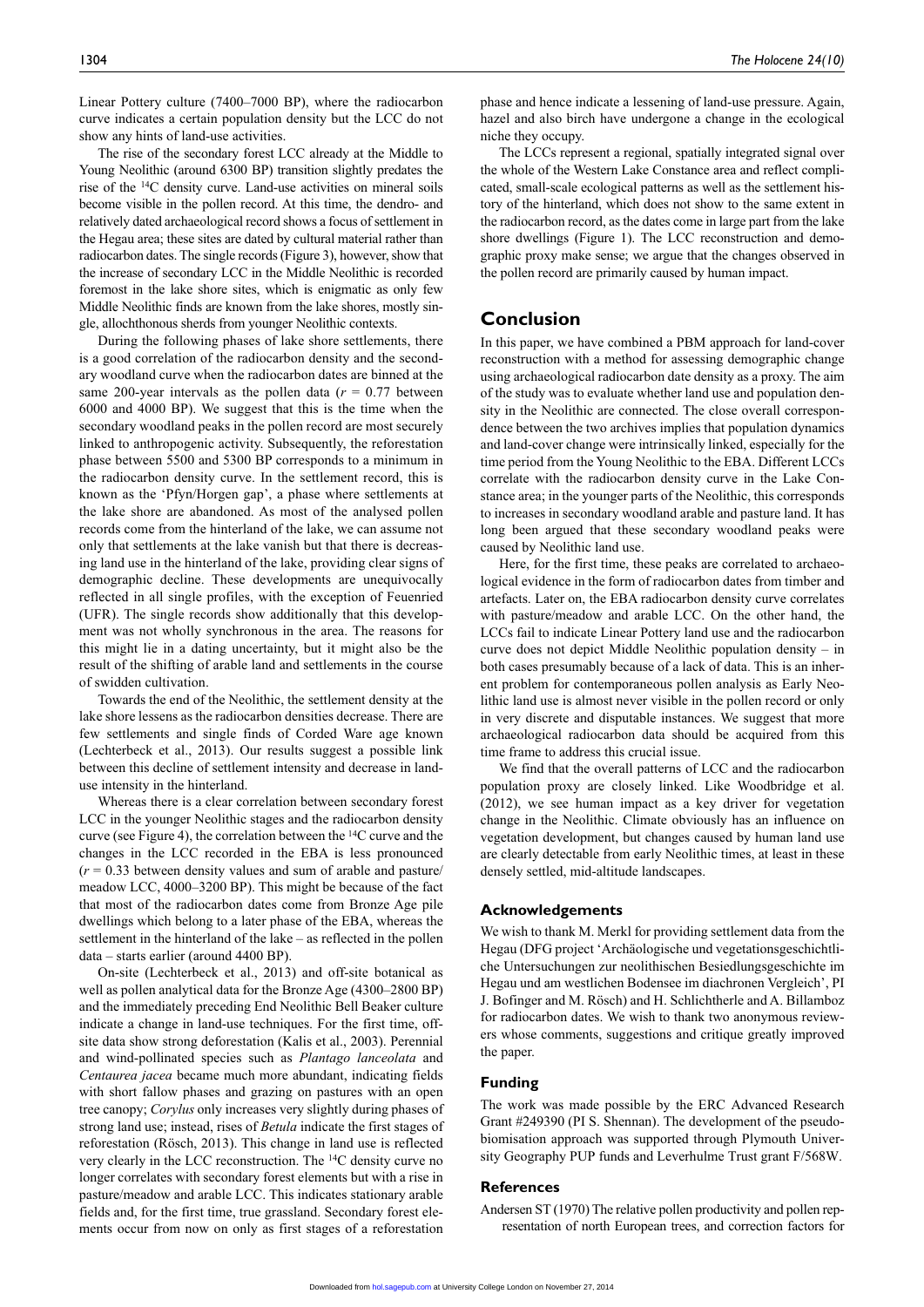tree pollen spectra determined by surface pollen analysis from forest. *Danmarks Geologiske Undersøgelse, Række* 2 96: 1–99.

- Behre KE (1981) The interpretation of anthropogenic indicators in pollen diagrams. *Pollen et Spores* 23(2): 225–245.
- Behre KE (1986) *Anthropogenic Indicators in Pollen Diagrams*. Rotterdam: A.A. Balkema.
- Behre KE and Kucan D (1994) Die Geschichte der Kulturlandschaft und des Ackerbaus in der Siedlungskammer Flögeln, Niedersachsen. *Probleme der Küstenforschung im südlichen Nordseegebiet* 21: 1–227.
- Bell M and Walker MJC (1992) *Late Quaternary Environmental Change – Physical and Human Perspectives*. London: Longman, 273 pp.
- Berglund B (1973) Pollen dispersal and deposition in an area of southeastern Sweden – some preliminary results. In: Birks HJB and West RG (eds) *Quaternary plant ecology*. Hoboken, NJ: John Wiley & Sons, pp. 117–129.
- Billamboz A (2001) Beitrag der Dendrochronologie zur Frage der Besiedlungsdynamik und Bevölkerungsdichte am Beispiel der Pfahlbausiedlungen Südwestdeutschlands [The Contribution of dendrochronology to understanding the dynamics of occupation and population density: The example of pile dwellings from Southwest-Germany]. In: Lippert A, Schultz M, Shennan S et al. (eds) *Mensch und Umwelt während des Neolithikums und der Frühbronzezeit in Mitteleuropa Ergebnisse interdisziplinärer Zusammenarbeit zwischen Archäologie, Klimatologie, Biologie und Medizin; internationaler Workshop vom 9.–12. November 1995, Institut für Ur- und Frühgeschichte der Universität Wien – People and Their Environment during the Neolithic and Early Bronze Age in Central Europe* (Internationale Archäologie Arbeitsgemeinschaft, Symposium, Tagung, Kongress 2). Rahden: Verlag Marie Leidorf, pp. 53–60.
- Birks HJB, Line JM and Persson T (1988) Quantitative estimation of human impact on cultural landscape development. In: Birks HH, Birks HJB, Kaland PE et al. (eds) *The Cultural Landscape – Past, Present and Future*. Cambridge: Cambridge University Press, pp. 229–240.
- Bofinger J, Hald J, Lechterbeck J et al. (2012) Die ersten Bauern zwischen Hegau und Bodensee. Eine archäologische und Vegetationsgeschichtliche Untersuchung zur Besiedlungsdynamik während der Jungsteinzeit. *Denkmalpflege in Baden-Württemberg* 41(4): 245–250.
- Bogaard A (2004) *Neolithic Farming in Central Europe: An Archaeobotanical Study of Crop Husbandry Practices*. London: Routledge, 209 pp.
- Bos JAA and Urz R (2003) Late glacial and early Holocene environment in the middle Lahn river valley (Hessen, central-west Germany) and the local impact of early Mesolithic people – Pollen and macrofossil evidence. *Vegetation History and Archaeobotany* 12: 19–36.
- Bronk-Ramsey C (2008) Deposition models for chronological records. *Quaternary Science Reviews* 27: 42–60.
- Broström A, Nielsen AB, Gaillard M-J et al. (2008) Pollen productivity estimates of key European plant taxa for quantitative reconstruction of past vegetation: A review. *Vegetation History and Archaeobotany* 17(5): 461–478.
- Cayless SM and Tipping RM (2002) Data on mid-Holocene climatic, vegetation and anthropogenic interactions at Stanshiel Rig, southern Scotland. *Vegetation History and Archaeobotany* 11: 201–210.
- Clark JS, Merkt J and Müller H (1989) Post-glacial fire, vegetation and human history on the northern Alpine forelands, south-western Germany. *Journal of Ecology* 77: 897–925.
- Collard M, Edinborough K, Shennan S et al. (2010) Radiocarbon evidence indicates that migrants introduced farming to Britain. *Journal of Archaeological Science* 37: 866–870.
- Davis MB (1963) On the theory of pollen analysis. *American Journal of Science* 261(10): 897–912.
- Dieckmann B, Hoffstadt J and Vogt R (2012) Eine mittelneolithische Siedlung am Bodenseeufer bei Wollmatingen. *Archäologische Ausgrabungen* 2011: 81–83.
- Ellis E, Kaplan JO, Fuller DQ et al. (2013) Used planet: A global history. *Proceedings of the National Academy of Sciences* 110(20): 7978–7985.
- Eusterhues K, Lechterbeck J, Schneider J et al. (2002) Late- and Postglacial evolution of Lake Steisslingen (I): Sedimentary history, palynological record and inorganic geochemical indicators. *Palaeogeography, Palaeoclimatology, Palaeoecology* 187: 341–371.
- Finsinger W, Tinner W, van der Knaap WO et al. (2006) The expansion of hazel (*Corylus avellana L*.) in the southern Alps: A key for understanding its early Holocene history in Europe? *Quaternary Science Reviews* 25: 612–631.
- Fyfe RM, Roberts N and Woodbridge J (2010) A pollen-based pseudobiomisation approach to anthropogenic land-cover change. *The Holocene* 20: 1165–1171.
- Gachet S, Brewer S, Cheddadi R et al. (2003) A probabilistic approach to the use of pollen indicators for plant attributes and biomes: An application to European vegetation at 0 and 6 ka. *Global Ecology and Biogeography* 12: 103–118.
- Gaillard M-J, Birks HJB, Emanuelsson E et al. (1994) Application of modern pollen/land-use relationships to the interpretation of pollen diagrams – Reconstructions of land-use history in south Sweden 3000-0 BP. *Review of Palaeobotany and Palynology* 82: 47–73.
- Gaillard M-J, Birks HJB, Karlsson S et al. (1996) Quantitative reconstruction of past land-use and soil conditions using the modern analogue approach – A case study in south Sweden. In: Robertson AM, Hicks S, Åkerlund A et al. (eds) *Landscapes and Life: Studies in Honour of Urve Miller*, vol. 50. Rixensart: PACT, pp. 431–442.
- Gaillard M-J, Sugita S, Mazier F et al. (2010) Holocene landcover reconstructions for studies on land cover-climate feedbacks. *Climate of the Past* 6: 483–499.
- Gajewski K, Viau A, Sawada M et al. (2006) Synchronicity in climate and vegetation transitions between Europe and North America during the Holocene. *Climatic Change* 78: 341–361.
- Haas JN and Hadorn P (1998) Die Vegetations- und Kulturlandschaftsgeschichte des Seebachtals von der Mittelsteinzeit bis zum Frühmittelalter anhand von Pollenanalysen. In: Hasenfratz A and Schnyder M (eds) *Das Seebachtal – Eine archäologische und paläoökologische Bestandsaufnahme* (Archäologie im Thurgau 4). Frauenfeld: Amt für Archäologie Thurgau, pp. 221–225.
- Hinz M, Feeser I, Sjögren KG et al. (2012) Demography and the intensity of cultural activities: An evaluation of Funnel Beaker Societies (4200–2800 cal bc). *Journal of Archaeological Science* 39: 3331–3340.
- Holst D (2007) *Subsistenz und Landschaftsnutzung im Frühmesolithikum: Nussröstplätze am Duvensee*. Unpublished PhD Dissertation, Johannes Gutenberg-Universität Mainz.
- Holst D (2010) Hazelnut economy of early Holocene hunter– gatherers: A case study from Mesolithic Duvensee, northern Germany. *Journal of Archaeological Science* 37: 2871–2880.
- Huntley B (1990) European post-glacial forests: Compositional changes in response to climatic change. *Journal of Vegetation Science* 1: 507–518.
- Huntley B (1999) Climatic change and reconstruction. *Journal of Quaternary Science* 14: 513–520.
- Jacobson GL Jr and Bradshaw RHW (1981) The selection of sites for palaeovegetational studies. *Quaternary Research* 16, 80–96.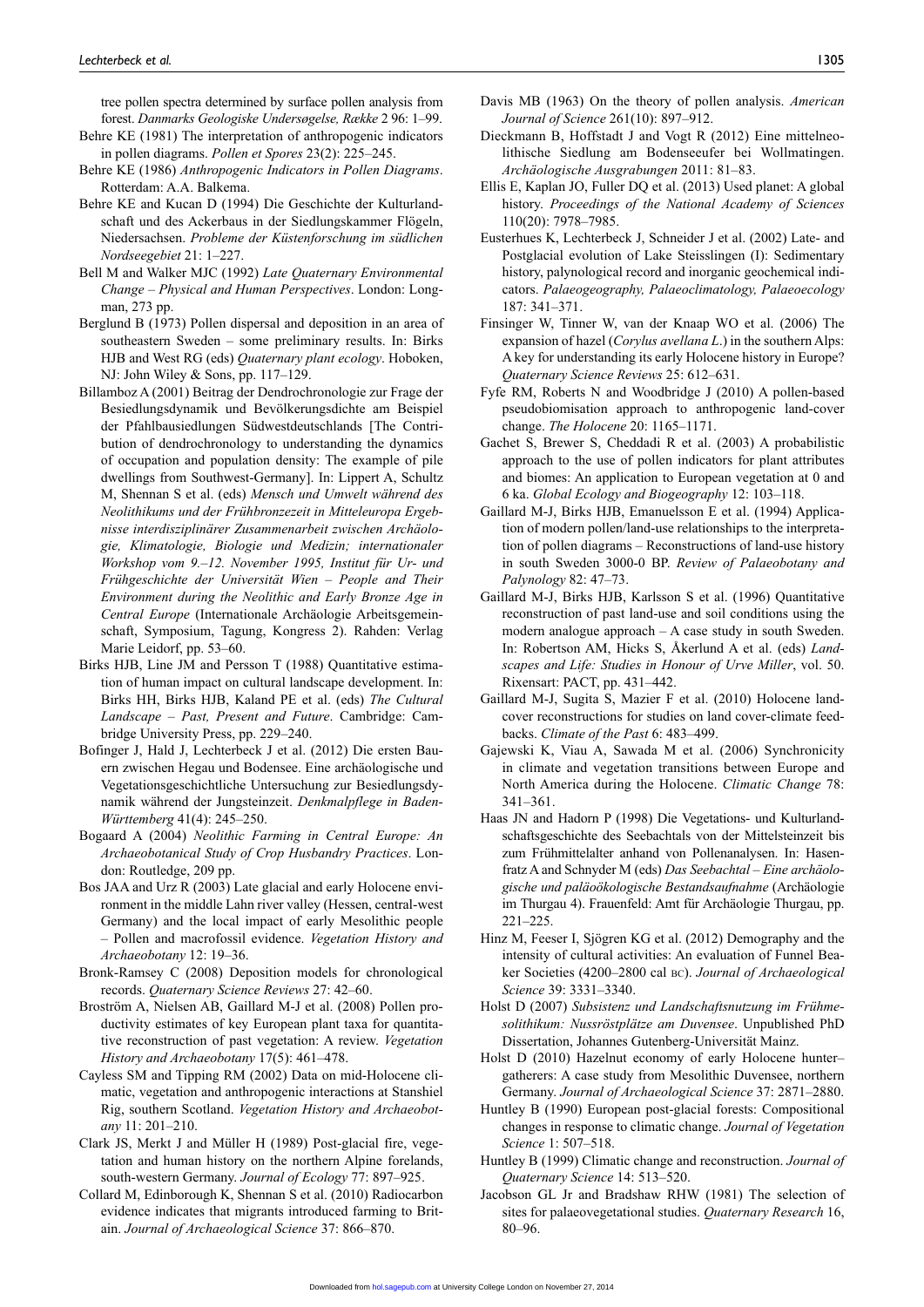- Jacomet S (2008) Subsistenz und Landnutzung während des 3. Jahrtausends v. Chr. aufgrund von archäobotanischen Daten aus dem südwestlichen Mitteleuropa. In: Dörfler W and Müller J (eds) *Umwelt – Wirtschaft – Siedlungen im dritten vorchristlichen Jahrtausend Mitteleuropas und Südskandinaviens* (Offa-Bücher 84). Neumünster: Wachholtz, pp. 355–377.
- Kaeser MA (2004) *Les Lacustres. Archéologie et mythe national*. Lausanne: Presses polytechniques et universitaires romandes, 142 pp.
- Kalis AJ and Zimmermann A (1997) Anthropogene Einflüsse auf die Umwelt – Eine kanonische Korrespondenzanalyse von prähistorischen Pollenspektren. In: Müller J and Zimmermann A (eds) *Archäologie und Korrespondenzanalyse. Beispiele, Fragen, Perspektiven*. Espelkamp: Verlag Marie Leidorf, pp. 179–182.
- Kalis AJ, Merkt J and Wunderlich J (2003) Environmental changes during the Holocene climatic optimum in central Europe – Human impact and natural causes. *Quaternary Science Reviews* 22: 33–79.
- Keller F (1866) *The Lake Dwellings of Switzerland and Other Parts of Europe*. London: Longmans, Green, and Co., 418 pp.
- Kerig T (2008) 'Als Adam grub …': Vergleichende Anmerkungen zu landwirtschaftlichen Betriebsgrößen in prähistorischer Zeit. *Ethnographisch-Archäologische Zeitschrift* 48(2007): 375–402.
- Kerig T (2013) Introducing Economic Archaeology: Examples from Neolithic agriculture and Hallstatt princely tombs. In: Kerig T and Zimmermann A (eds) *Economic Archaeology: From Structure to Performance in European Archaeology* (Universitätsforschungen zur prähistorischen Archäologie 237). Bonn: Habelt, pp. 13–28.
- Kerig T and Lechterbeck J (2004) Laminated sediments, human impact and a multivariate approach: A case study in linking palynology and archaeology (Steisslingen, Southwest Germany). *Quaternary International* 113: 19–39.
- Krause R (1988) *Die endneolithischen und frühbronzezeitlichen Grabfunde auf der Nordstadtterrasse von Singen am Hohentwiel* (Forschungen und Berichte zur Vor- und Frühgeschichte in Baden-Württemberg 32). Stuttgart: Theiss, 350 pp.
- Kreuz AM (1990) *Die ersten Bauern Mitteleuropas eine archäobotanische Untersuchungzu Umwelt und Landwirtschaft der ältesten Bandkeramik* (Leidensia 23). Leiden: Analecta Praehistorica, 257 pp.
- Lechterbeck J (2001) *'Human Impact' oder 'Climatic Change'? – Zur Vegetationsgeschichte des Spätglazials und Holozäns in hochauflösenden Pollenanalysen laminierter Sedimente des Steißlinger Sees (Südwestdeutschland)* (Tübinger Mikropaläontologische Mitteilungen 25). Tübingen: Inst. und Museum für Geologie und Paläontologie der Univ., 101 pp.
- Lechterbeck J (2013) Evaluation of economic activity through palynological data: Modelling agricultural pressure on landscape (REVEALS and LOVE). In: Kerig T and Zimmermann A (eds) *Economic Archaeology: From Structure to Performance in European Archaeology* (Universitätsforschungen zur prähistorischen Archäologie 237). Bonn: Habelt, pp. 129–141.
- Lechterbeck J, Kerig T, Kleinmann A et al. (2013) How was Bell Beaker economy related to Corded Ware and Early Bronze Age lifestyles? Archaeological, botanical, and palynological evidence from the Hegau, Western Lake Constance region. *Environmental Archaeology*. Epub ahead of print 13 Sep[tember. Available at: http://dx.doi.org/10.1179/17496314](http://dx.doi.org/10.1179/1749631413Y.0000000010) 13Y.0000000010.
- Matuschik I, Strahm C, Eberschweiler B et al. (eds) (2010) *Vernetzungen – Aspekte siedlungsarchäologischer Forschungen. Festschrift für Helmut Schlichtherle zum 60 Geburtstag*. Freiburg im Breisgau: Lavori.
- Parker AG, Goudie AS, Anderson DE et al. (2002) A review of the mid Holocene elm decline in the British Isles. *Progress in Physical Geography* 26: 1–45.
- Parsons RW and Prentice IC (1981) Statistical approaches to R-values and the pollen-vegetation relationship. *Review of Palaeobotany and Palynology* 32: 127–152.
- Peglar SM and Birks HJB (1993) The mid-Holocene Ulmus fall at Diss Mere, South-East England – Disease and human impact? *Vegetation History and Archaeobotany* 2: 61–68.
- Peyron O, Guiot J, Cheddadi R et al. (1998) Climatic reconstruction in Europe for 18,000 yr B.P. from pollen data. *Quaternary Research* 49: 183–196.
- Prentice IC (1985) Pollen representation, source area and basin size: Towards a unified theory of pollen analysis. *Quaternary Research* 23: 76–86.
- Prentice IC and Parsons RW (1983) Maximum likelihood linear calibration of pollen spectra in terms of forest composition. *Biometrics* 39: 1051–1057.
- Prentice IC, Guiot J, Huntley B et al. (1996) Reconstructing biomes from palaeoecological data: A general method and its application to European pollen data at 0 and 6 ka. *Climate Dynamics* 12: 185–194.
- Rick JW (1987) Dates as data: An examination of the Peruvian pre-ceramic radiocarbon record. *American Antiquity* 52(1): 55–73.
- Rösch M (1985) *Ein Pollenprofil aus dem Feuenried bei Überlingen am Ried: Stratigraphische und landschaftsgeschichtliche Bedeutung für das Holozän im Bodenseegebiet* (Materialhefte zur Vor- und Frühgeschichte in Baden-Württemberg 7). Stuttgart: Theiss, pp. 43–79.
- Rösch M (1990) *Vegetationsgeschichtliche Untersuchungen im Durchenbergried. Siedlungsarchäologie im Alpenvorland II* (Forschungen und Berichte zur Vor- und Frühgeschichte in Baden-Württemberg 37). Stuttgart: Theiss, pp. 9–56.
- Rösch M (1992) Human impact as registered in the pollen record: Some results from the western Lake Constance region, Southern Germany. *Vegetation History and Archaeobotany* 1: 101–109.
- Rösch M (1993) Prehistoric land use as recorded in a lake-shore core at Lake Constance. *Vegetation History and Archaeobotany* 2: 213–232.
- Rösch M (2013) Land use and food production in Central Europe from the Neolithic to the medieval period: Change of landscape, soils and agricultural systems according to archaeobotanical data. In: Kerig T and Zimmermann A (eds) *Economic Archaeology: From Structure to Performance in European Archaeology* (Universitätsforschungen zur prähistorischen Archäologie 237). Bonn: Habelt, pp. 109–128.
- Rösch M, Ehrmann O and Kury B (2008) Spätneolithische Landnutzung im nördlichen Alpenvorland: Beobachtungen – Hypothesen – Experimente. In: Dörfler W and Müller J (eds) *Umwelt – Wirtschaft – Siedlungen im dritten vorchristlichen Jahrtausend Mitteleuropas und Südskandinaviens* (Offa-Bücher 84). Neumünster: Wachholtz, pp. 301–315.
- Schier W, Ehrmann O, Rösch M et al. (2013) The economics of Neolithic swidden cultivation: Results of an experimental long-term project in Forchtenberg (Baden-Württemberg, Germany). In: Kerig T and Zimmermann A (eds) *Economic Archaeology: From Structure to Performance in European Archaeology* (Universitätsforschungen zur prähistorischen Archäologie 237). Bonn: Habelt, pp. 97–108.
- Schlichtherle H (1982) Der Hohenkrähen eine vorgeschichtliche Höhensiedlung. *Archäologische Nachrichten aus Baden* 28: 5–11.
- Shennan SJ and Edinborough K (2007) Prehistoric population history: From the late glacial to the late Neolithic in central and northern Europe. *Journal of Archaeological Science* 34: 1339–1345.